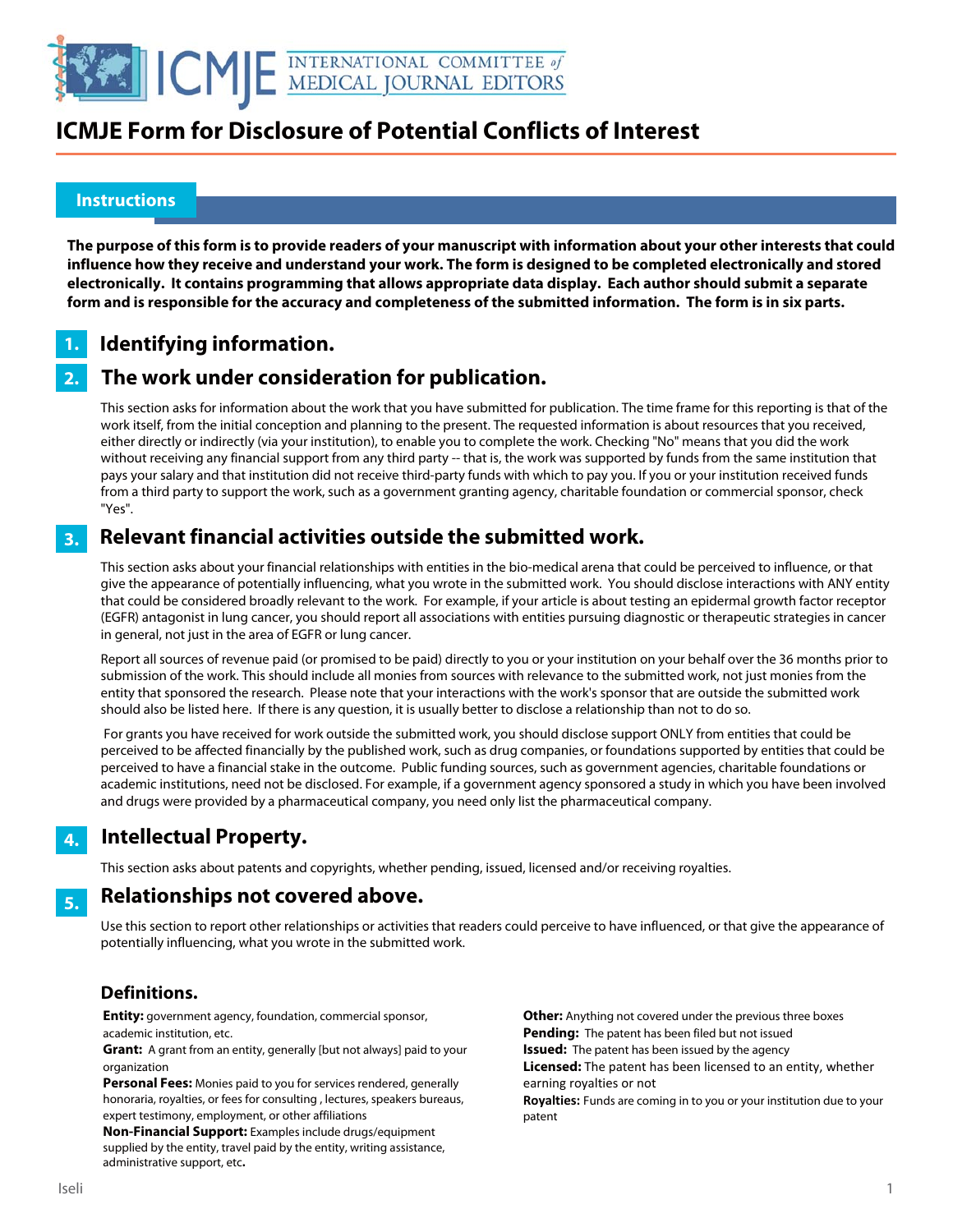

| <b>Section 1.</b><br><b>Identifying Information</b>                                                                                                                                                                                                                                                                  |                                                                                                                                                                                                                                                                                                                                                                                             |                        |  |  |  |  |  |
|----------------------------------------------------------------------------------------------------------------------------------------------------------------------------------------------------------------------------------------------------------------------------------------------------------------------|---------------------------------------------------------------------------------------------------------------------------------------------------------------------------------------------------------------------------------------------------------------------------------------------------------------------------------------------------------------------------------------------|------------------------|--|--|--|--|--|
| 1. Given Name (First Name)<br><b>Thomas</b>                                                                                                                                                                                                                                                                          | 2. Surname (Last Name)<br>Iseli                                                                                                                                                                                                                                                                                                                                                             | 3. Date<br>28-May-2020 |  |  |  |  |  |
| 4. Are you the corresponding author?                                                                                                                                                                                                                                                                                 | $\sqrt{\vert$ Yes<br>No                                                                                                                                                                                                                                                                                                                                                                     |                        |  |  |  |  |  |
| 5. Manuscript Title                                                                                                                                                                                                                                                                                                  | Management of stage IIIA NSCLC: the role of radiotherapy - a narrative Review                                                                                                                                                                                                                                                                                                               |                        |  |  |  |  |  |
| 6. Manuscript Identifying Number (if you know it)<br>CCTS-2020-IIIA-05(CCTS-20-101)                                                                                                                                                                                                                                  |                                                                                                                                                                                                                                                                                                                                                                                             |                        |  |  |  |  |  |
|                                                                                                                                                                                                                                                                                                                      |                                                                                                                                                                                                                                                                                                                                                                                             |                        |  |  |  |  |  |
| <b>Section 2.</b>                                                                                                                                                                                                                                                                                                    | The Work Under Consideration for Publication                                                                                                                                                                                                                                                                                                                                                |                        |  |  |  |  |  |
| Did you or your institution at any time receive payment or services from a third party (government, commercial, private foundation, etc.) for<br>any aspect of the submitted work (including but not limited to grants, data monitoring board, study design, manuscript preparation,<br>statistical analysis, etc.)? |                                                                                                                                                                                                                                                                                                                                                                                             |                        |  |  |  |  |  |
| Are there any relevant conflicts of interest?                                                                                                                                                                                                                                                                        | No<br>Yes                                                                                                                                                                                                                                                                                                                                                                                   |                        |  |  |  |  |  |
| <b>Section 3.</b>                                                                                                                                                                                                                                                                                                    |                                                                                                                                                                                                                                                                                                                                                                                             |                        |  |  |  |  |  |
|                                                                                                                                                                                                                                                                                                                      | Relevant financial activities outside the submitted work.                                                                                                                                                                                                                                                                                                                                   |                        |  |  |  |  |  |
|                                                                                                                                                                                                                                                                                                                      | Place a check in the appropriate boxes in the table to indicate whether you have financial relationships (regardless of amount<br>of compensation) with entities as described in the instructions. Use one line for each entity; add as many lines as you need by<br>clicking the "Add +" box. You should report relationships that were present during the 36 months prior to publication. |                        |  |  |  |  |  |
| Are there any relevant conflicts of interest?                                                                                                                                                                                                                                                                        | No<br>Yes                                                                                                                                                                                                                                                                                                                                                                                   |                        |  |  |  |  |  |
|                                                                                                                                                                                                                                                                                                                      |                                                                                                                                                                                                                                                                                                                                                                                             |                        |  |  |  |  |  |

**Intellectual Property -- Patents & Copyrights** 

Do you have any patents, whether planned, pending or issued, broadly relevant to the work?  $\Box$  Yes  $\Box$  No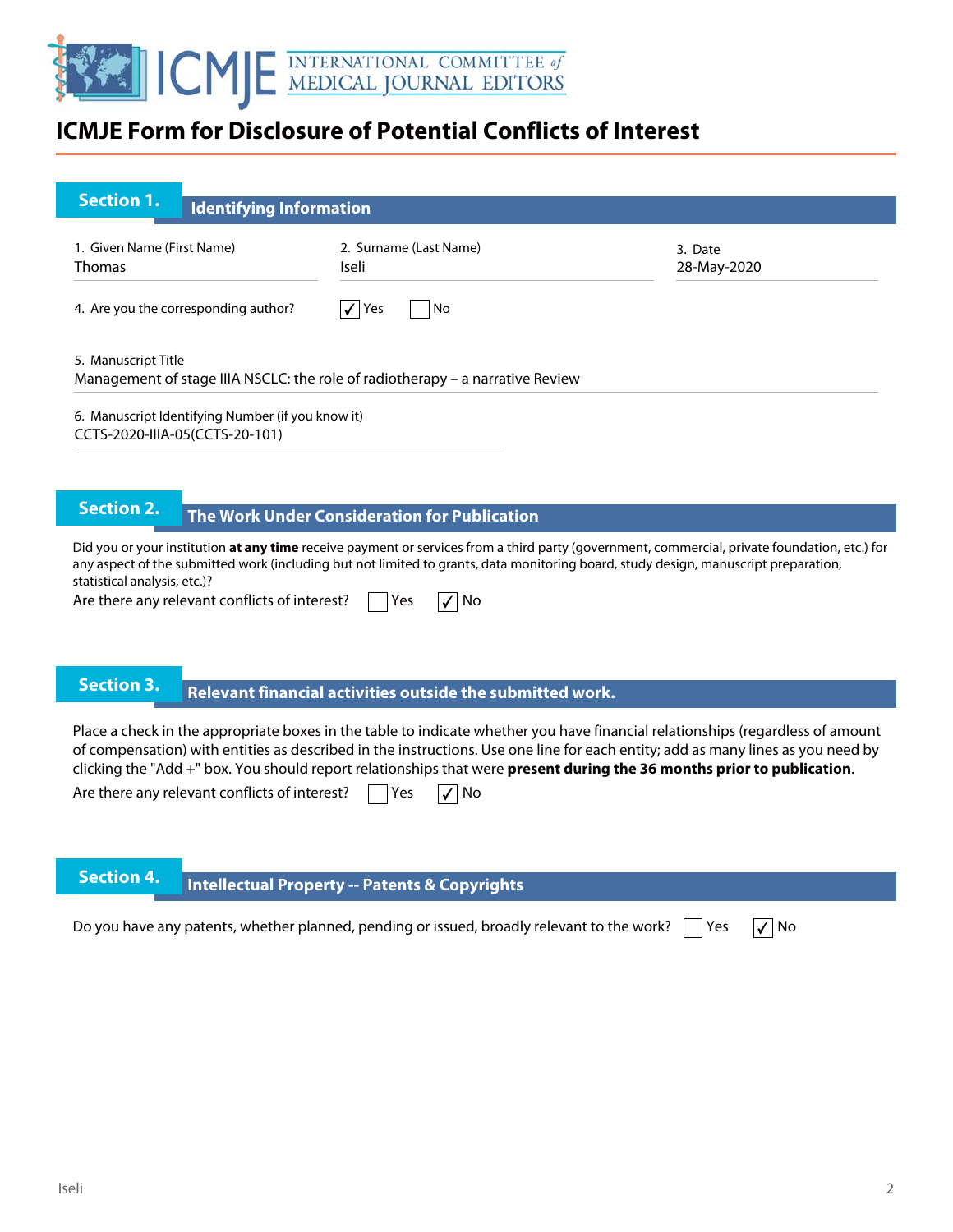

## **Section 5.** Relationships not covered above

Are there other relationships or activities that readers could perceive to have influenced, or that give the appearance of potentially influencing, what you wrote in the submitted work?

Yes, the following relationships/conditions/circumstances are present (explain below):

 $\sqrt{\ }$  No other relationships/conditions/circumstances that present a potential conflict of interest

At the time of manuscript acceptance, journals will ask authors to confirm and, if necessary, update their disclosure statements. On occasion, journals may ask authors to disclose further information about reported relationships.

### **Section 6. Disclosure Statement**

Based on the above disclosures, this form will automatically generate a disclosure statement, which will appear in the box below.

Dr. Iseli has nothing to disclose.

### **Evaluation and Feedback**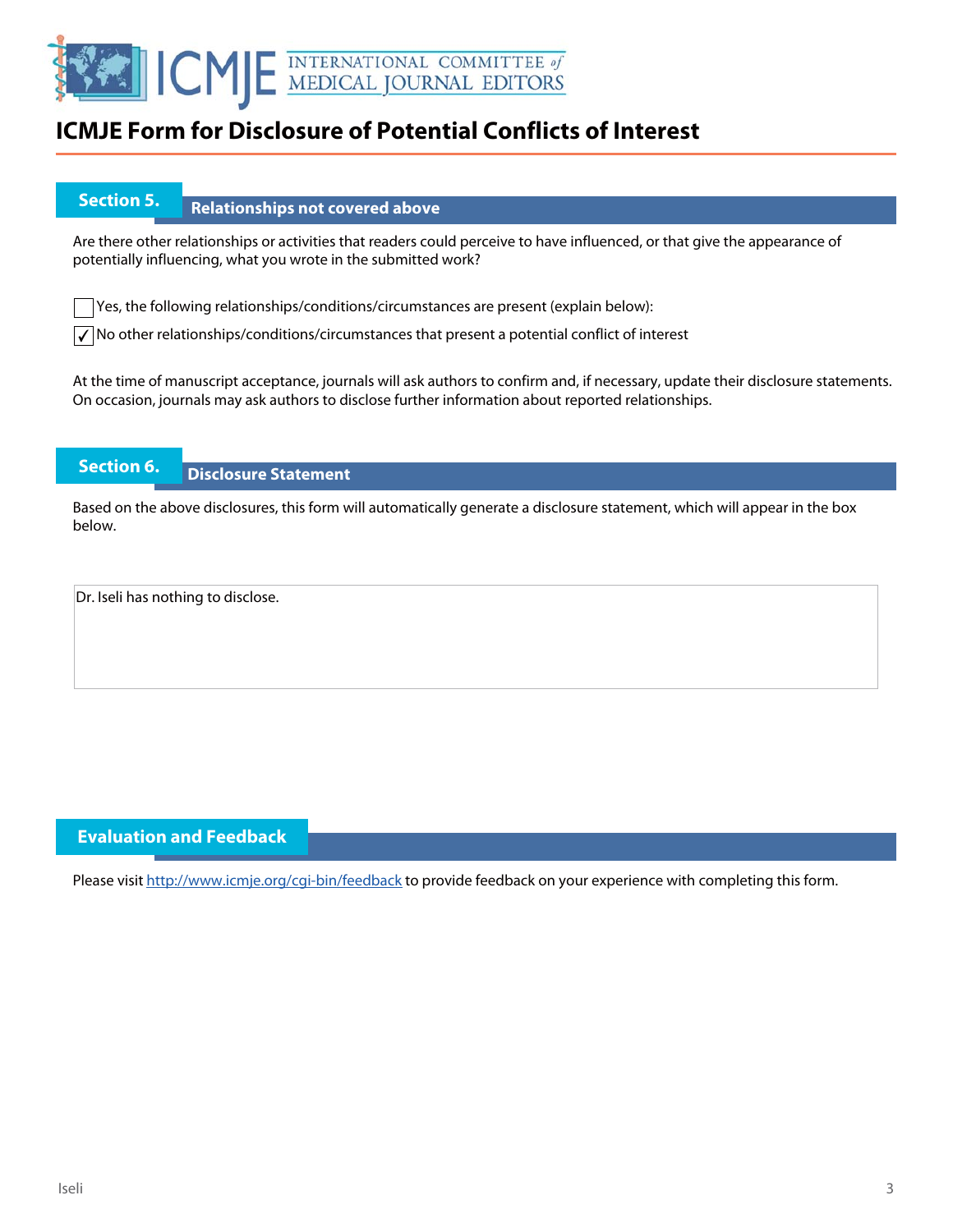

### **Instructions**

l

**The purpose of this form is to provide readers of your manuscript with information about your other interests that could influence how they receive and understand your work. The form is designed to be completed electronically and stored electronically. It contains programming that allows appropriate data display. Each author should submit a separate form and is responsible for the accuracy and completeness of the submitted information. The form is in six parts.** 

#### **Identifying information. 1.**

#### **The work under consideration for publication. 2.**

This section asks for information about the work that you have submitted for publication. The time frame for this reporting is that of the work itself, from the initial conception and planning to the present. The requested information is about resources that you received, either directly or indirectly (via your institution), to enable you to complete the work. Checking "No" means that you did the work without receiving any financial support from any third party -- that is, the work was supported by funds from the same institution that pays your salary and that institution did not receive third-party funds with which to pay you. If you or your institution received funds from a third party to support the work, such as a government granting agency, charitable foundation or commercial sponsor, check "Yes".

#### **Relevant financial activities outside the submitted work. 3.**

This section asks about your financial relationships with entities in the bio-medical arena that could be perceived to influence, or that give the appearance of potentially influencing, what you wrote in the submitted work. You should disclose interactions with ANY entity that could be considered broadly relevant to the work. For example, if your article is about testing an epidermal growth factor receptor (EGFR) antagonist in lung cancer, you should report all associations with entities pursuing diagnostic or therapeutic strategies in cancer in general, not just in the area of EGFR or lung cancer.

Report all sources of revenue paid (or promised to be paid) directly to you or your institution on your behalf over the 36 months prior to submission of the work. This should include all monies from sources with relevance to the submitted work, not just monies from the entity that sponsored the research. Please note that your interactions with the work's sponsor that are outside the submitted work should also be listed here. If there is any question, it is usually better to disclose a relationship than not to do so.

 For grants you have received for work outside the submitted work, you should disclose support ONLY from entities that could be perceived to be affected financially by the published work, such as drug companies, or foundations supported by entities that could be perceived to have a financial stake in the outcome. Public funding sources, such as government agencies, charitable foundations or academic institutions, need not be disclosed. For example, if a government agency sponsored a study in which you have been involved and drugs were provided by a pharmaceutical company, you need only list the pharmaceutical company.

#### **Intellectual Property. 4.**

This section asks about patents and copyrights, whether pending, issued, licensed and/or receiving royalties.

#### **Relationships not covered above. 5.**

Use this section to report other relationships or activities that readers could perceive to have influenced, or that give the appearance of potentially influencing, what you wrote in the submitted work.

### **Definitions.**

**Entity:** government agency, foundation, commercial sponsor, academic institution, etc.

**Grant:** A grant from an entity, generally [but not always] paid to your organization

**Personal Fees:** Monies paid to you for services rendered, generally honoraria, royalties, or fees for consulting , lectures, speakers bureaus, expert testimony, employment, or other affiliations

**Non-Financial Support:** Examples include drugs/equipment supplied by the entity, travel paid by the entity, writing assistance, administrative support, etc**.**

**Other:** Anything not covered under the previous three boxes **Pending:** The patent has been filed but not issued **Issued:** The patent has been issued by the agency **Licensed:** The patent has been licensed to an entity, whether earning royalties or not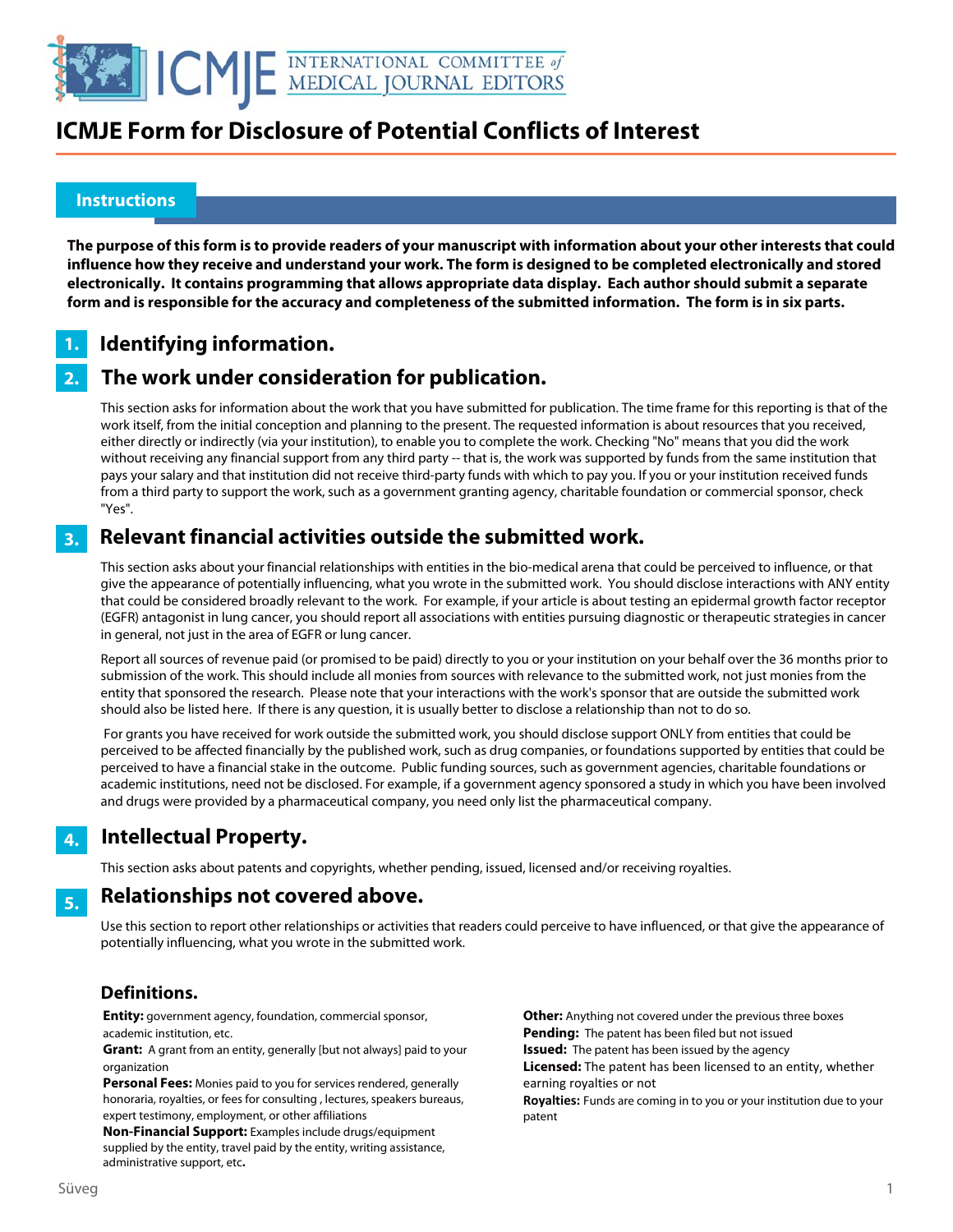

| <b>Section 1.</b><br><b>Identifying Information</b>                                                                                                                                                                                                                                                                                                                                                                                          |                                                           |                                             |                        |
|----------------------------------------------------------------------------------------------------------------------------------------------------------------------------------------------------------------------------------------------------------------------------------------------------------------------------------------------------------------------------------------------------------------------------------------------|-----------------------------------------------------------|---------------------------------------------|------------------------|
| 1. Given Name (First Name)<br>Krisztian                                                                                                                                                                                                                                                                                                                                                                                                      | 2. Surname (Last Name)<br>Süveg                           |                                             | 3. Date<br>28-May-2020 |
| 4. Are you the corresponding author?                                                                                                                                                                                                                                                                                                                                                                                                         | $\sqrt{ N_0 }$<br>Yes                                     | Corresponding Author's Name<br>Thomas Iseli |                        |
| 5. Manuscript Title<br>Management of stage IIIA NSCLC: the role of radiotherapy - a narrative Review                                                                                                                                                                                                                                                                                                                                         |                                                           |                                             |                        |
| 6. Manuscript Identifying Number (if you know it)<br>CCTS-2020-IIIA-05(CCTS-20-101)                                                                                                                                                                                                                                                                                                                                                          |                                                           |                                             |                        |
|                                                                                                                                                                                                                                                                                                                                                                                                                                              |                                                           |                                             |                        |
| <b>Section 2.</b>                                                                                                                                                                                                                                                                                                                                                                                                                            | The Work Under Consideration for Publication              |                                             |                        |
| Did you or your institution at any time receive payment or services from a third party (government, commercial, private foundation, etc.) for<br>any aspect of the submitted work (including but not limited to grants, data monitoring board, study design, manuscript preparation,<br>statistical analysis, etc.)?<br>Are there any relevant conflicts of interest?                                                                        | $\sqrt{ }$ No<br>Yes                                      |                                             |                        |
| <b>Section 3.</b>                                                                                                                                                                                                                                                                                                                                                                                                                            |                                                           |                                             |                        |
|                                                                                                                                                                                                                                                                                                                                                                                                                                              | Relevant financial activities outside the submitted work. |                                             |                        |
| Place a check in the appropriate boxes in the table to indicate whether you have financial relationships (regardless of amount<br>of compensation) with entities as described in the instructions. Use one line for each entity; add as many lines as you need by<br>clicking the "Add +" box. You should report relationships that were present during the 36 months prior to publication.<br>Are there any relevant conflicts of interest? | Yes<br>No                                                 |                                             |                        |

# **Intellectual Property -- Patents & Copyrights**

| Do you have any patents, whether planned, pending or issued, broadly relevant to the work? $\Box$ Yes $\Box$ No |  |
|-----------------------------------------------------------------------------------------------------------------|--|
|                                                                                                                 |  |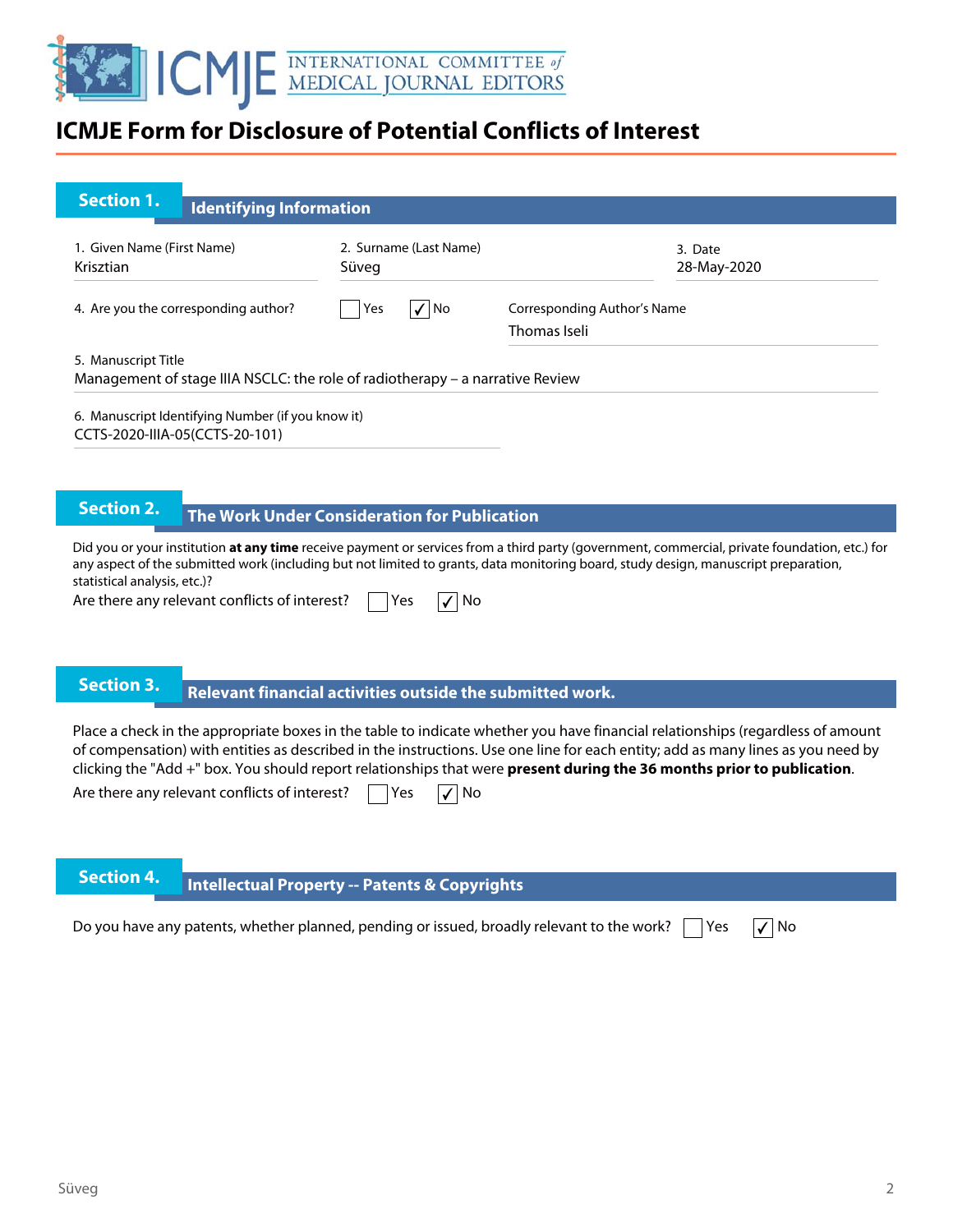

## **Section 5.** Relationships not covered above

Are there other relationships or activities that readers could perceive to have influenced, or that give the appearance of potentially influencing, what you wrote in the submitted work?

Yes, the following relationships/conditions/circumstances are present (explain below):

 $\sqrt{\ }$  No other relationships/conditions/circumstances that present a potential conflict of interest

At the time of manuscript acceptance, journals will ask authors to confirm and, if necessary, update their disclosure statements. On occasion, journals may ask authors to disclose further information about reported relationships.

### **Section 6. Disclosure Statement**

Based on the above disclosures, this form will automatically generate a disclosure statement, which will appear in the box below.

Dr. Süveg has nothing to disclose.

### **Evaluation and Feedback**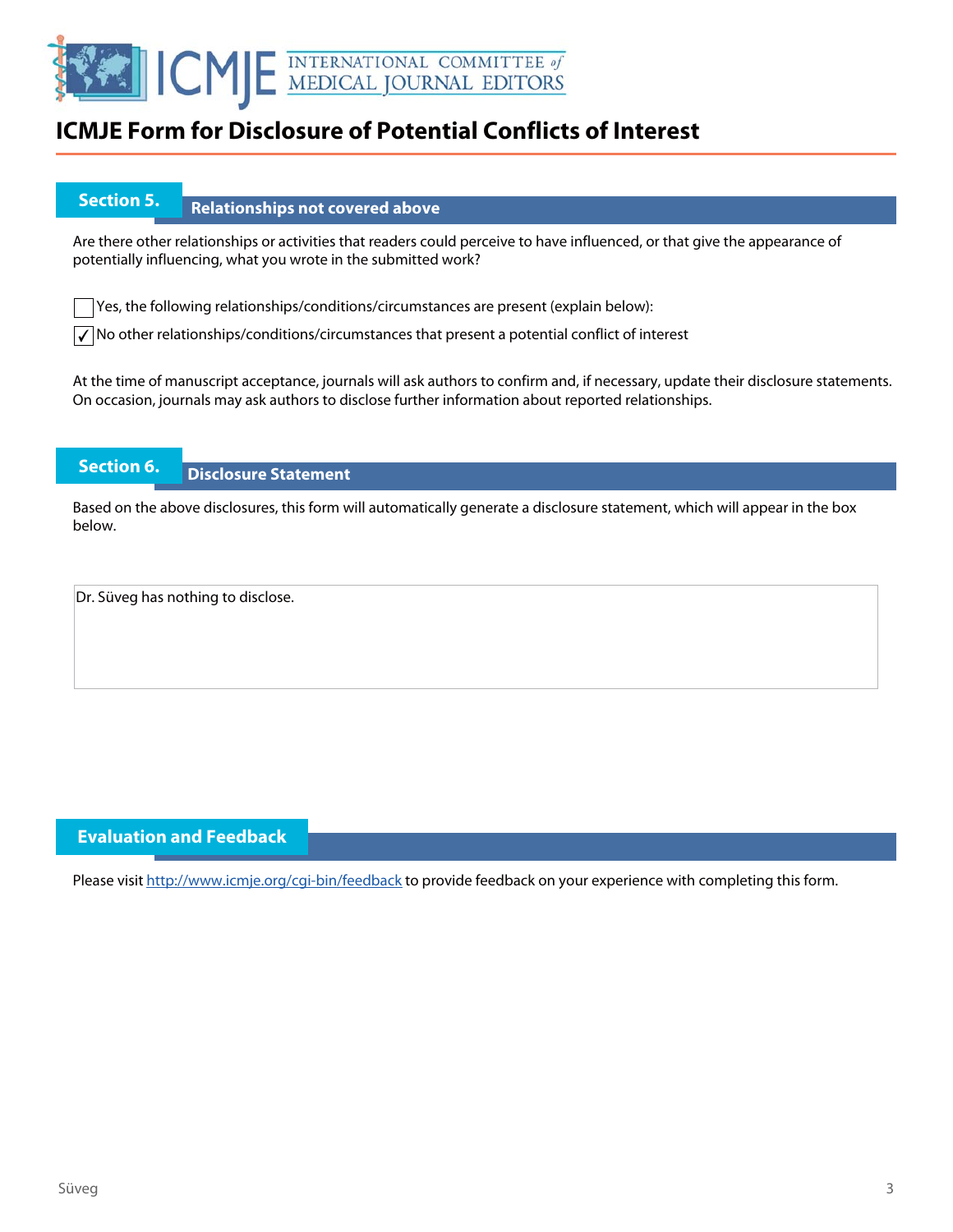

### **Instructions**

l

**The purpose of this form is to provide readers of your manuscript with information about your other interests that could influence how they receive and understand your work. The form is designed to be completed electronically and stored electronically. It contains programming that allows appropriate data display. Each author should submit a separate form and is responsible for the accuracy and completeness of the submitted information. The form is in six parts.** 

#### **Identifying information. 1.**

#### **The work under consideration for publication. 2.**

This section asks for information about the work that you have submitted for publication. The time frame for this reporting is that of the work itself, from the initial conception and planning to the present. The requested information is about resources that you received, either directly or indirectly (via your institution), to enable you to complete the work. Checking "No" means that you did the work without receiving any financial support from any third party -- that is, the work was supported by funds from the same institution that pays your salary and that institution did not receive third-party funds with which to pay you. If you or your institution received funds from a third party to support the work, such as a government granting agency, charitable foundation or commercial sponsor, check "Yes".

#### **Relevant financial activities outside the submitted work. 3.**

This section asks about your financial relationships with entities in the bio-medical arena that could be perceived to influence, or that give the appearance of potentially influencing, what you wrote in the submitted work. You should disclose interactions with ANY entity that could be considered broadly relevant to the work. For example, if your article is about testing an epidermal growth factor receptor (EGFR) antagonist in lung cancer, you should report all associations with entities pursuing diagnostic or therapeutic strategies in cancer in general, not just in the area of EGFR or lung cancer.

Report all sources of revenue paid (or promised to be paid) directly to you or your institution on your behalf over the 36 months prior to submission of the work. This should include all monies from sources with relevance to the submitted work, not just monies from the entity that sponsored the research. Please note that your interactions with the work's sponsor that are outside the submitted work should also be listed here. If there is any question, it is usually better to disclose a relationship than not to do so.

 For grants you have received for work outside the submitted work, you should disclose support ONLY from entities that could be perceived to be affected financially by the published work, such as drug companies, or foundations supported by entities that could be perceived to have a financial stake in the outcome. Public funding sources, such as government agencies, charitable foundations or academic institutions, need not be disclosed. For example, if a government agency sponsored a study in which you have been involved and drugs were provided by a pharmaceutical company, you need only list the pharmaceutical company.

### **Intellectual Property. 4.**

This section asks about patents and copyrights, whether pending, issued, licensed and/or receiving royalties.

#### **Relationships not covered above. 5.**

Use this section to report other relationships or activities that readers could perceive to have influenced, or that give the appearance of potentially influencing, what you wrote in the submitted work.

### **Definitions.**

**Entity:** government agency, foundation, commercial sponsor, academic institution, etc.

**Grant:** A grant from an entity, generally [but not always] paid to your organization

**Personal Fees:** Monies paid to you for services rendered, generally honoraria, royalties, or fees for consulting , lectures, speakers bureaus, expert testimony, employment, or other affiliations

**Non-Financial Support:** Examples include drugs/equipment supplied by the entity, travel paid by the entity, writing assistance, administrative support, etc**.**

**Other:** Anything not covered under the previous three boxes **Pending:** The patent has been filed but not issued **Issued:** The patent has been issued by the agency **Licensed:** The patent has been licensed to an entity, whether earning royalties or not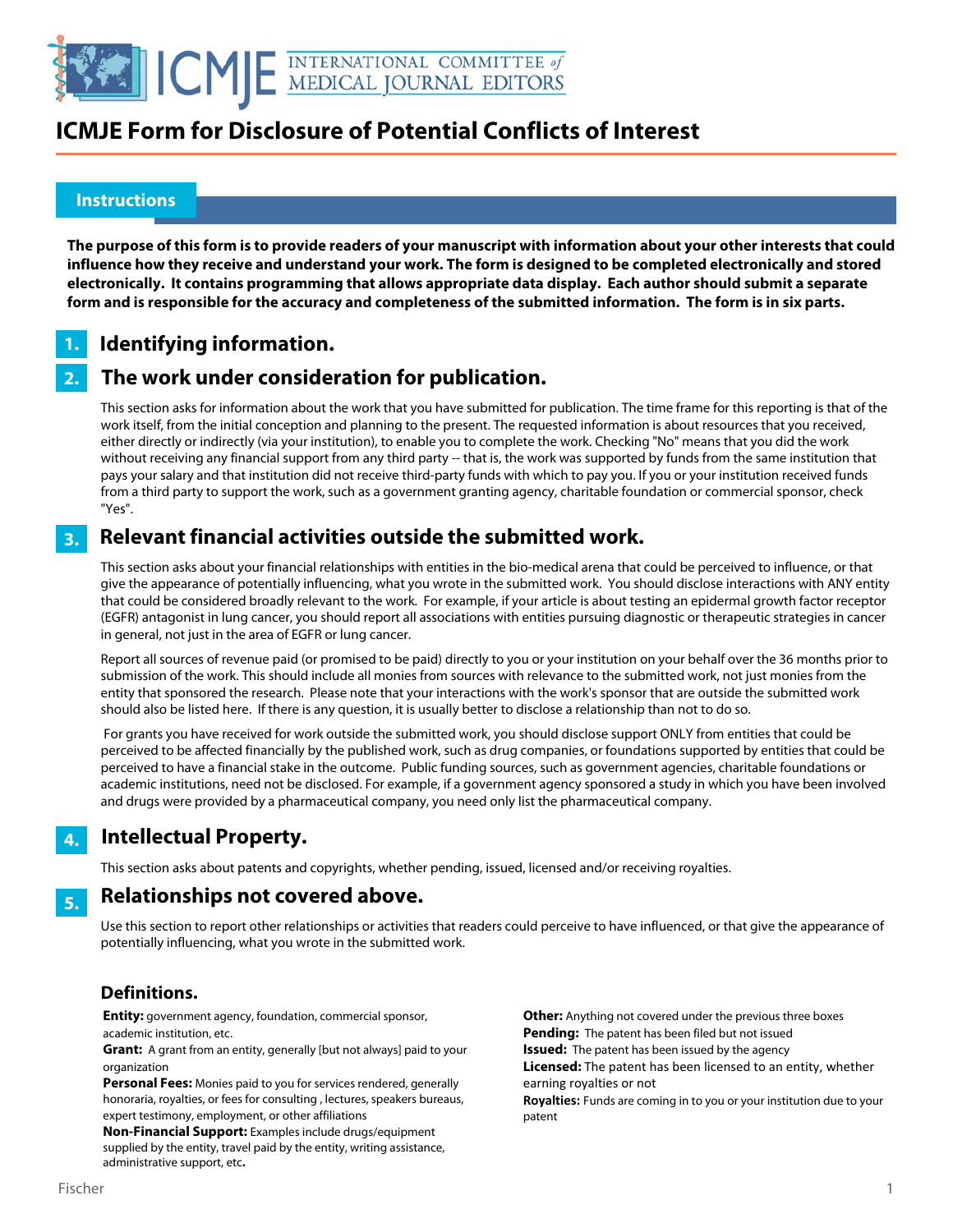

| <b>Section 1.</b><br><b>Identifying Information</b>                                                  |                                                           |                                                                                                                                                                                                                                                                                                                                                                                             |
|------------------------------------------------------------------------------------------------------|-----------------------------------------------------------|---------------------------------------------------------------------------------------------------------------------------------------------------------------------------------------------------------------------------------------------------------------------------------------------------------------------------------------------------------------------------------------------|
| 1. Given Name (First Name)<br>Galina Farina                                                          | 2. Surname (Last Name)<br>Fischer                         | 3. Date<br>28-May-2020                                                                                                                                                                                                                                                                                                                                                                      |
| 4. Are you the corresponding author?                                                                 | Yes<br>$\sqrt{ N}$                                        | <b>Corresponding Author's Name</b><br>Thomas Iseli                                                                                                                                                                                                                                                                                                                                          |
| 5. Manuscript Title<br>Management of stage IIIA NSCLC: the role of radiotherapy - a narrative Review |                                                           |                                                                                                                                                                                                                                                                                                                                                                                             |
| 6. Manuscript Identifying Number (if you know it)<br>CCTS-2020-IIIA-05(CCTS-20-101)                  |                                                           |                                                                                                                                                                                                                                                                                                                                                                                             |
| <b>Section 2.</b>                                                                                    | The Work Under Consideration for Publication              |                                                                                                                                                                                                                                                                                                                                                                                             |
| statistical analysis, etc.)?<br>Are there any relevant conflicts of interest?                        | Yes<br>No                                                 | Did you or your institution at any time receive payment or services from a third party (government, commercial, private foundation, etc.) for<br>any aspect of the submitted work (including but not limited to grants, data monitoring board, study design, manuscript preparation,                                                                                                        |
| <b>Section 3.</b>                                                                                    | Relevant financial activities outside the submitted work. |                                                                                                                                                                                                                                                                                                                                                                                             |
| Are there any relevant conflicts of interest?                                                        | Yes<br>No                                                 | Place a check in the appropriate boxes in the table to indicate whether you have financial relationships (regardless of amount<br>of compensation) with entities as described in the instructions. Use one line for each entity; add as many lines as you need by<br>clicking the "Add +" box. You should report relationships that were present during the 36 months prior to publication. |

**Intellectual Property -- Patents & Copyrights** 

Do you have any patents, whether planned, pending or issued, broadly relevant to the work?  $\Box$  Yes  $\Box$  No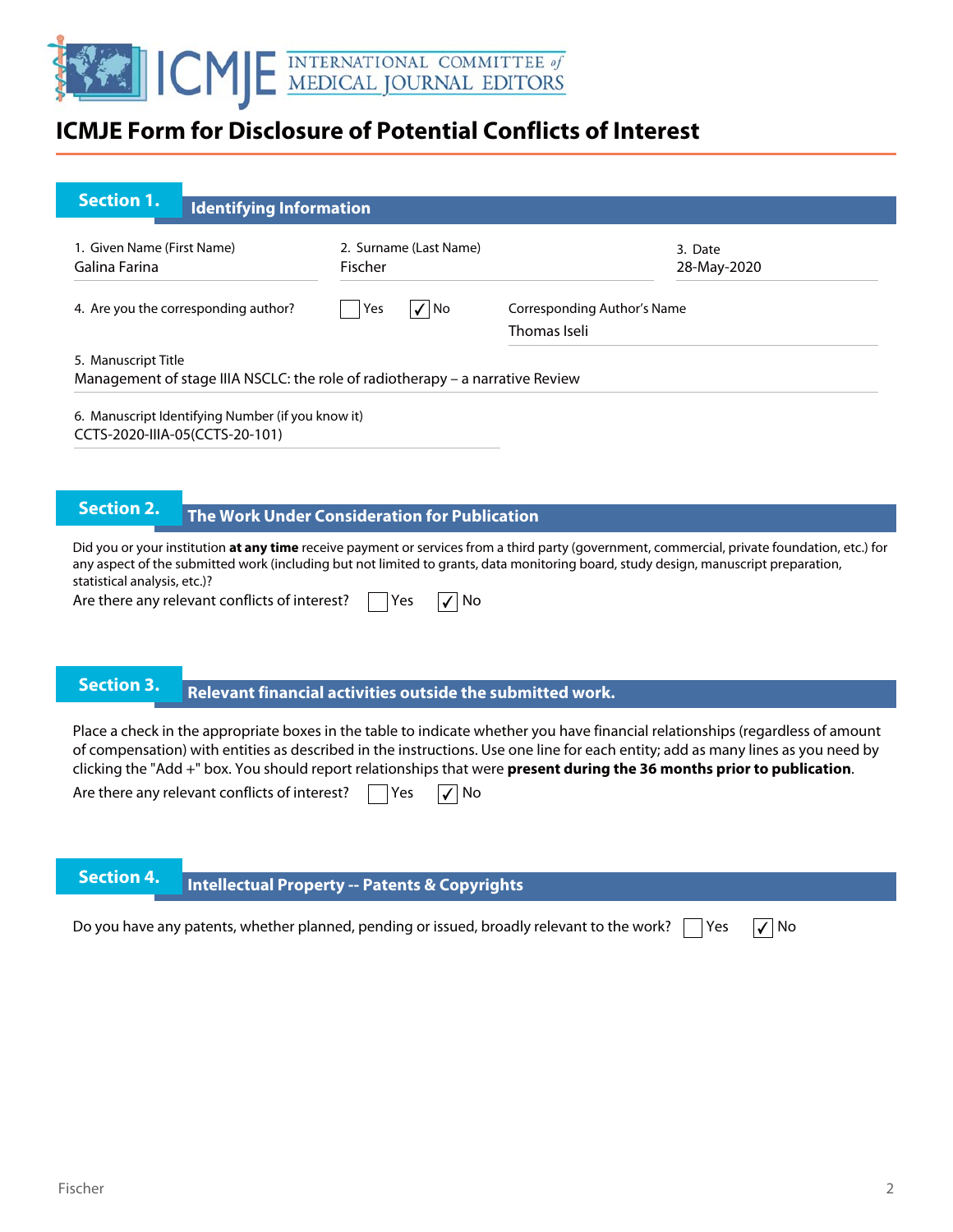

## **Section 5.** Relationships not covered above

Are there other relationships or activities that readers could perceive to have influenced, or that give the appearance of potentially influencing, what you wrote in the submitted work?

Yes, the following relationships/conditions/circumstances are present (explain below):

 $\sqrt{\ }$  No other relationships/conditions/circumstances that present a potential conflict of interest

At the time of manuscript acceptance, journals will ask authors to confirm and, if necessary, update their disclosure statements. On occasion, journals may ask authors to disclose further information about reported relationships.

### **Section 6. Disclosure Statement**

Based on the above disclosures, this form will automatically generate a disclosure statement, which will appear in the box below.

Dr. Fischer has nothing to disclose.

### **Evaluation and Feedback**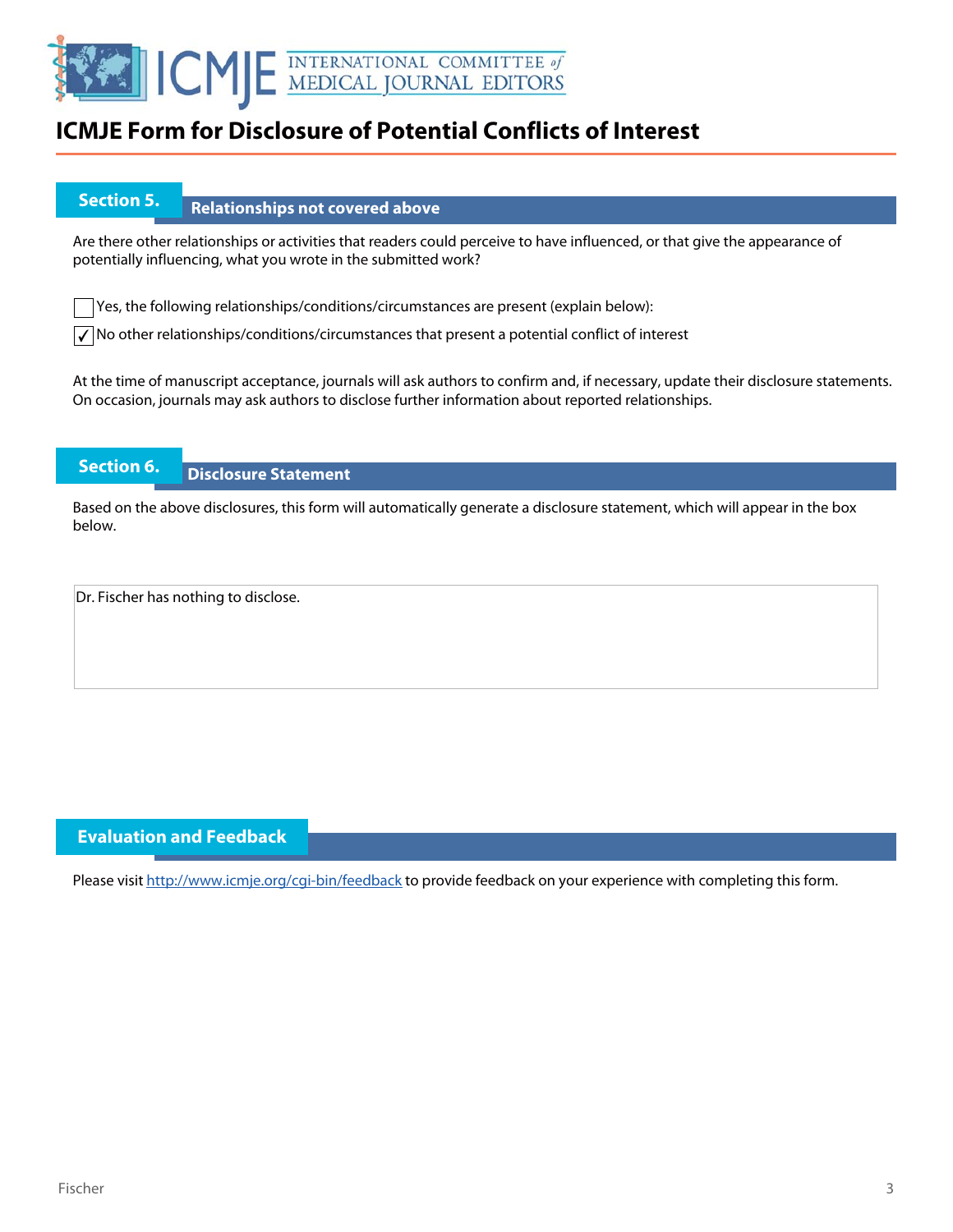

### **Instructions**

l

**The purpose of this form is to provide readers of your manuscript with information about your other interests that could influence how they receive and understand your work. The form is designed to be completed electronically and stored electronically. It contains programming that allows appropriate data display. Each author should submit a separate form and is responsible for the accuracy and completeness of the submitted information. The form is in six parts.** 

#### **Identifying information. 1.**

#### **The work under consideration for publication. 2.**

This section asks for information about the work that you have submitted for publication. The time frame for this reporting is that of the work itself, from the initial conception and planning to the present. The requested information is about resources that you received, either directly or indirectly (via your institution), to enable you to complete the work. Checking "No" means that you did the work without receiving any financial support from any third party -- that is, the work was supported by funds from the same institution that pays your salary and that institution did not receive third-party funds with which to pay you. If you or your institution received funds from a third party to support the work, such as a government granting agency, charitable foundation or commercial sponsor, check "Yes".

#### **Relevant financial activities outside the submitted work. 3.**

This section asks about your financial relationships with entities in the bio-medical arena that could be perceived to influence, or that give the appearance of potentially influencing, what you wrote in the submitted work. You should disclose interactions with ANY entity that could be considered broadly relevant to the work. For example, if your article is about testing an epidermal growth factor receptor (EGFR) antagonist in lung cancer, you should report all associations with entities pursuing diagnostic or therapeutic strategies in cancer in general, not just in the area of EGFR or lung cancer.

Report all sources of revenue paid (or promised to be paid) directly to you or your institution on your behalf over the 36 months prior to submission of the work. This should include all monies from sources with relevance to the submitted work, not just monies from the entity that sponsored the research. Please note that your interactions with the work's sponsor that are outside the submitted work should also be listed here. If there is any question, it is usually better to disclose a relationship than not to do so.

 For grants you have received for work outside the submitted work, you should disclose support ONLY from entities that could be perceived to be affected financially by the published work, such as drug companies, or foundations supported by entities that could be perceived to have a financial stake in the outcome. Public funding sources, such as government agencies, charitable foundations or academic institutions, need not be disclosed. For example, if a government agency sponsored a study in which you have been involved and drugs were provided by a pharmaceutical company, you need only list the pharmaceutical company.

#### **Intellectual Property. 4.**

This section asks about patents and copyrights, whether pending, issued, licensed and/or receiving royalties.

#### **Relationships not covered above. 5.**

Use this section to report other relationships or activities that readers could perceive to have influenced, or that give the appearance of potentially influencing, what you wrote in the submitted work.

### **Definitions.**

**Entity:** government agency, foundation, commercial sponsor, academic institution, etc.

**Grant:** A grant from an entity, generally [but not always] paid to your organization

**Personal Fees:** Monies paid to you for services rendered, generally honoraria, royalties, or fees for consulting , lectures, speakers bureaus, expert testimony, employment, or other affiliations

**Non-Financial Support:** Examples include drugs/equipment supplied by the entity, travel paid by the entity, writing assistance, administrative support, etc**.**

**Other:** Anything not covered under the previous three boxes **Pending:** The patent has been filed but not issued **Issued:** The patent has been issued by the agency **Licensed:** The patent has been licensed to an entity, whether earning royalties or not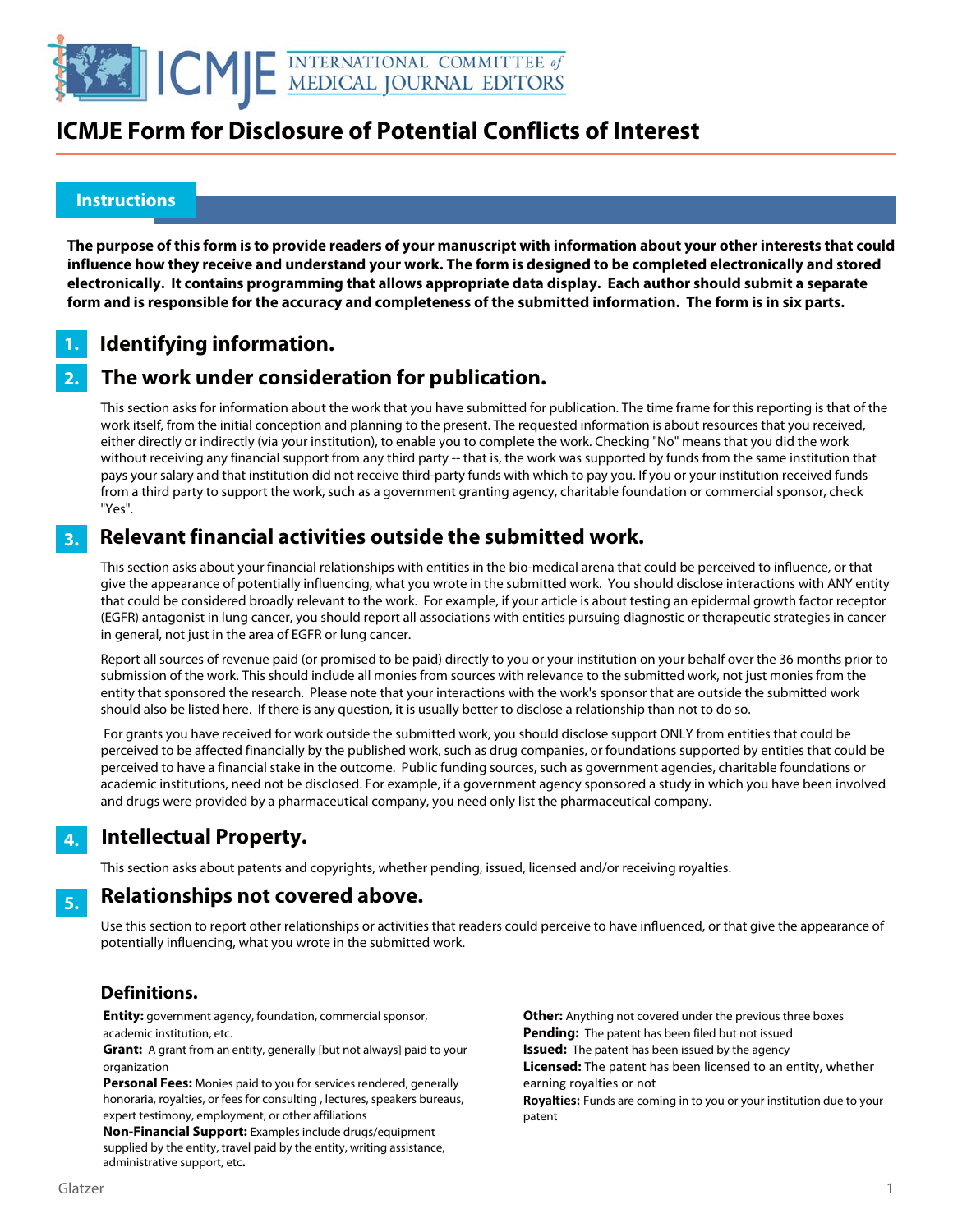

| <b>Section 1.</b><br><b>Identifying Information</b>                                                                                                                                                                                                                                                                                                                                                                                          |                                                           |                                             |                        |
|----------------------------------------------------------------------------------------------------------------------------------------------------------------------------------------------------------------------------------------------------------------------------------------------------------------------------------------------------------------------------------------------------------------------------------------------|-----------------------------------------------------------|---------------------------------------------|------------------------|
| 1. Given Name (First Name)<br>Markus                                                                                                                                                                                                                                                                                                                                                                                                         | 2. Surname (Last Name)<br>Glatzer                         |                                             | 3. Date<br>28-May-2020 |
| 4. Are you the corresponding author?                                                                                                                                                                                                                                                                                                                                                                                                         | $\sqrt{ N_{0}}$<br>Yes                                    | Corresponding Author's Name<br>Thomas Iseli |                        |
| 5. Manuscript Title<br>Management of stage IIIA NSCLC: the role of radiotherapy – a narrative Review                                                                                                                                                                                                                                                                                                                                         |                                                           |                                             |                        |
| 6. Manuscript Identifying Number (if you know it)<br>CCTS-2020-IIIA-05(CCTS-20-101)                                                                                                                                                                                                                                                                                                                                                          |                                                           |                                             |                        |
|                                                                                                                                                                                                                                                                                                                                                                                                                                              |                                                           |                                             |                        |
| <b>Section 2.</b>                                                                                                                                                                                                                                                                                                                                                                                                                            | The Work Under Consideration for Publication              |                                             |                        |
| Did you or your institution at any time receive payment or services from a third party (government, commercial, private foundation, etc.) for<br>any aspect of the submitted work (including but not limited to grants, data monitoring board, study design, manuscript preparation,<br>statistical analysis, etc.)?                                                                                                                         |                                                           |                                             |                        |
| Are there any relevant conflicts of interest?                                                                                                                                                                                                                                                                                                                                                                                                | Yes<br>$\sqrt{ }$ No                                      |                                             |                        |
|                                                                                                                                                                                                                                                                                                                                                                                                                                              |                                                           |                                             |                        |
| <b>Section 3.</b>                                                                                                                                                                                                                                                                                                                                                                                                                            | Relevant financial activities outside the submitted work. |                                             |                        |
| Place a check in the appropriate boxes in the table to indicate whether you have financial relationships (regardless of amount<br>of compensation) with entities as described in the instructions. Use one line for each entity; add as many lines as you need by<br>clicking the "Add +" box. You should report relationships that were present during the 36 months prior to publication.<br>Are there any relevant conflicts of interest? | Yes<br>No                                                 |                                             |                        |

# **Intellectual Property -- Patents & Copyrights**

| Do you have any patents, whether planned, pending or issued, broadly relevant to the work? $\Box$ Yes $\Box$ No |  |
|-----------------------------------------------------------------------------------------------------------------|--|
|                                                                                                                 |  |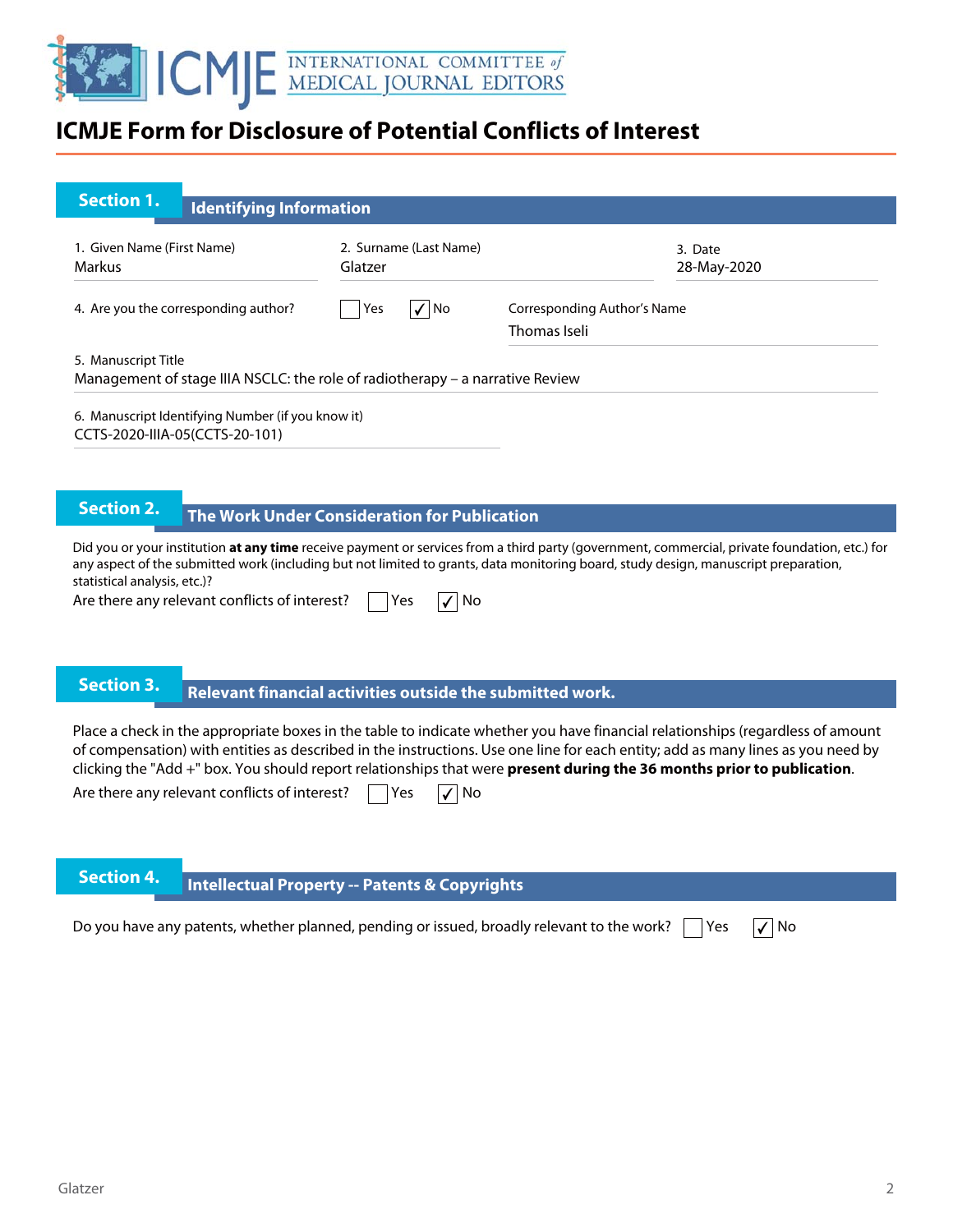

## **Section 5.** Relationships not covered above

Are there other relationships or activities that readers could perceive to have influenced, or that give the appearance of potentially influencing, what you wrote in the submitted work?

Yes, the following relationships/conditions/circumstances are present (explain below):

 $\sqrt{\ }$  No other relationships/conditions/circumstances that present a potential conflict of interest

At the time of manuscript acceptance, journals will ask authors to confirm and, if necessary, update their disclosure statements. On occasion, journals may ask authors to disclose further information about reported relationships.

### **Section 6. Disclosure Statement**

Based on the above disclosures, this form will automatically generate a disclosure statement, which will appear in the box below.

Dr. Glatzer has nothing to disclose.

### **Evaluation and Feedback**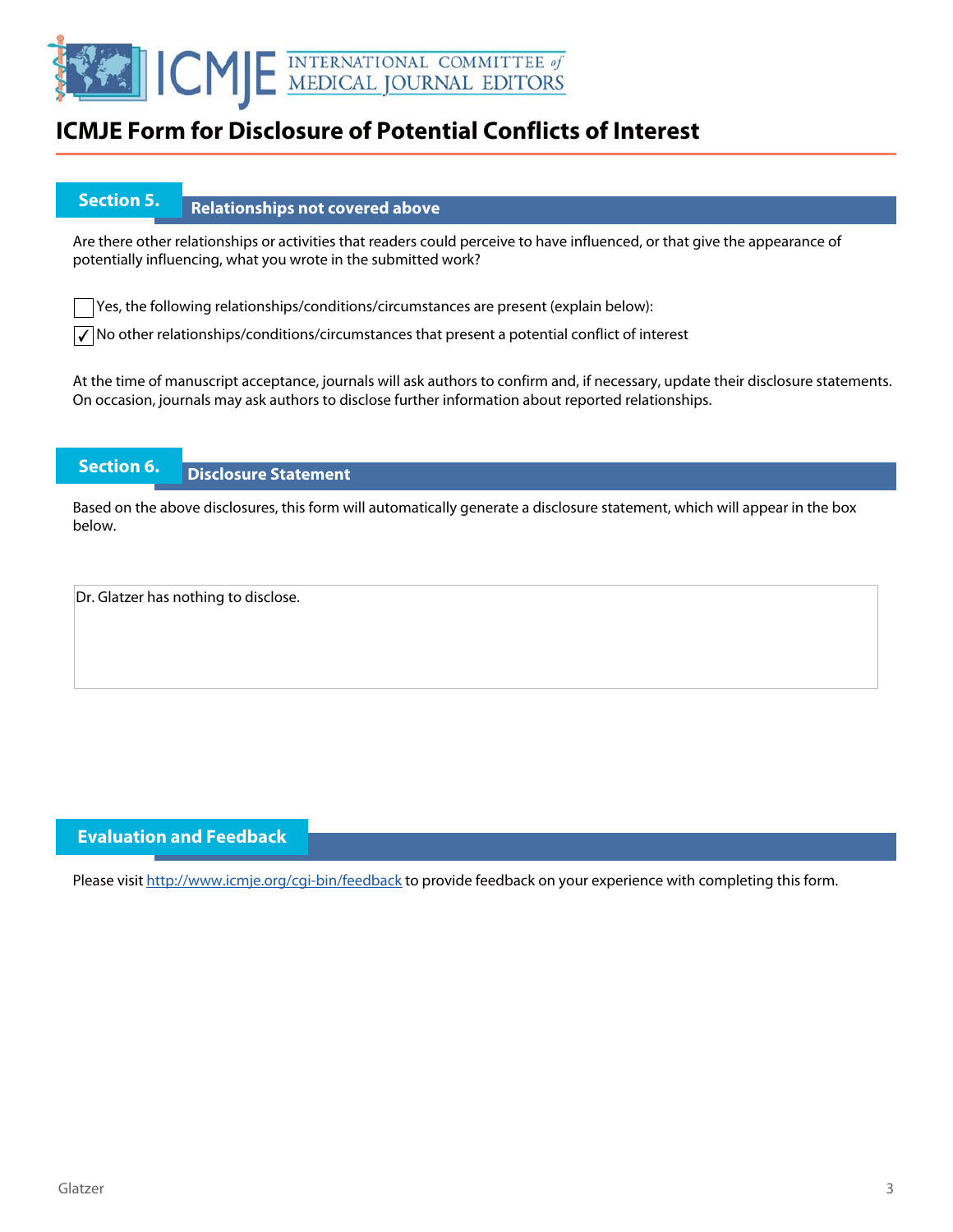

### **Instructions**

l

**The purpose of this form is to provide readers of your manuscript with information about your other interests that could influence how they receive and understand your work. The form is designed to be completed electronically and stored electronically. It contains programming that allows appropriate data display. Each author should submit a separate form and is responsible for the accuracy and completeness of the submitted information. The form is in six parts.** 

#### **Identifying information. 1.**

#### **The work under consideration for publication. 2.**

This section asks for information about the work that you have submitted for publication. The time frame for this reporting is that of the work itself, from the initial conception and planning to the present. The requested information is about resources that you received, either directly or indirectly (via your institution), to enable you to complete the work. Checking "No" means that you did the work without receiving any financial support from any third party -- that is, the work was supported by funds from the same institution that pays your salary and that institution did not receive third-party funds with which to pay you. If you or your institution received funds from a third party to support the work, such as a government granting agency, charitable foundation or commercial sponsor, check "Yes".

#### **Relevant financial activities outside the submitted work. 3.**

This section asks about your financial relationships with entities in the bio-medical arena that could be perceived to influence, or that give the appearance of potentially influencing, what you wrote in the submitted work. You should disclose interactions with ANY entity that could be considered broadly relevant to the work. For example, if your article is about testing an epidermal growth factor receptor (EGFR) antagonist in lung cancer, you should report all associations with entities pursuing diagnostic or therapeutic strategies in cancer in general, not just in the area of EGFR or lung cancer.

Report all sources of revenue paid (or promised to be paid) directly to you or your institution on your behalf over the 36 months prior to submission of the work. This should include all monies from sources with relevance to the submitted work, not just monies from the entity that sponsored the research. Please note that your interactions with the work's sponsor that are outside the submitted work should also be listed here. If there is any question, it is usually better to disclose a relationship than not to do so.

 For grants you have received for work outside the submitted work, you should disclose support ONLY from entities that could be perceived to be affected financially by the published work, such as drug companies, or foundations supported by entities that could be perceived to have a financial stake in the outcome. Public funding sources, such as government agencies, charitable foundations or academic institutions, need not be disclosed. For example, if a government agency sponsored a study in which you have been involved and drugs were provided by a pharmaceutical company, you need only list the pharmaceutical company.

#### **Intellectual Property. 4.**

This section asks about patents and copyrights, whether pending, issued, licensed and/or receiving royalties.

#### **Relationships not covered above. 5.**

Use this section to report other relationships or activities that readers could perceive to have influenced, or that give the appearance of potentially influencing, what you wrote in the submitted work.

### **Definitions.**

**Entity:** government agency, foundation, commercial sponsor, academic institution, etc.

**Grant:** A grant from an entity, generally [but not always] paid to your organization

**Personal Fees:** Monies paid to you for services rendered, generally honoraria, royalties, or fees for consulting , lectures, speakers bureaus, expert testimony, employment, or other affiliations

**Non-Financial Support:** Examples include drugs/equipment supplied by the entity, travel paid by the entity, writing assistance, administrative support, etc**.**

**Other:** Anything not covered under the previous three boxes **Pending:** The patent has been filed but not issued **Issued:** The patent has been issued by the agency **Licensed:** The patent has been licensed to an entity, whether earning royalties or not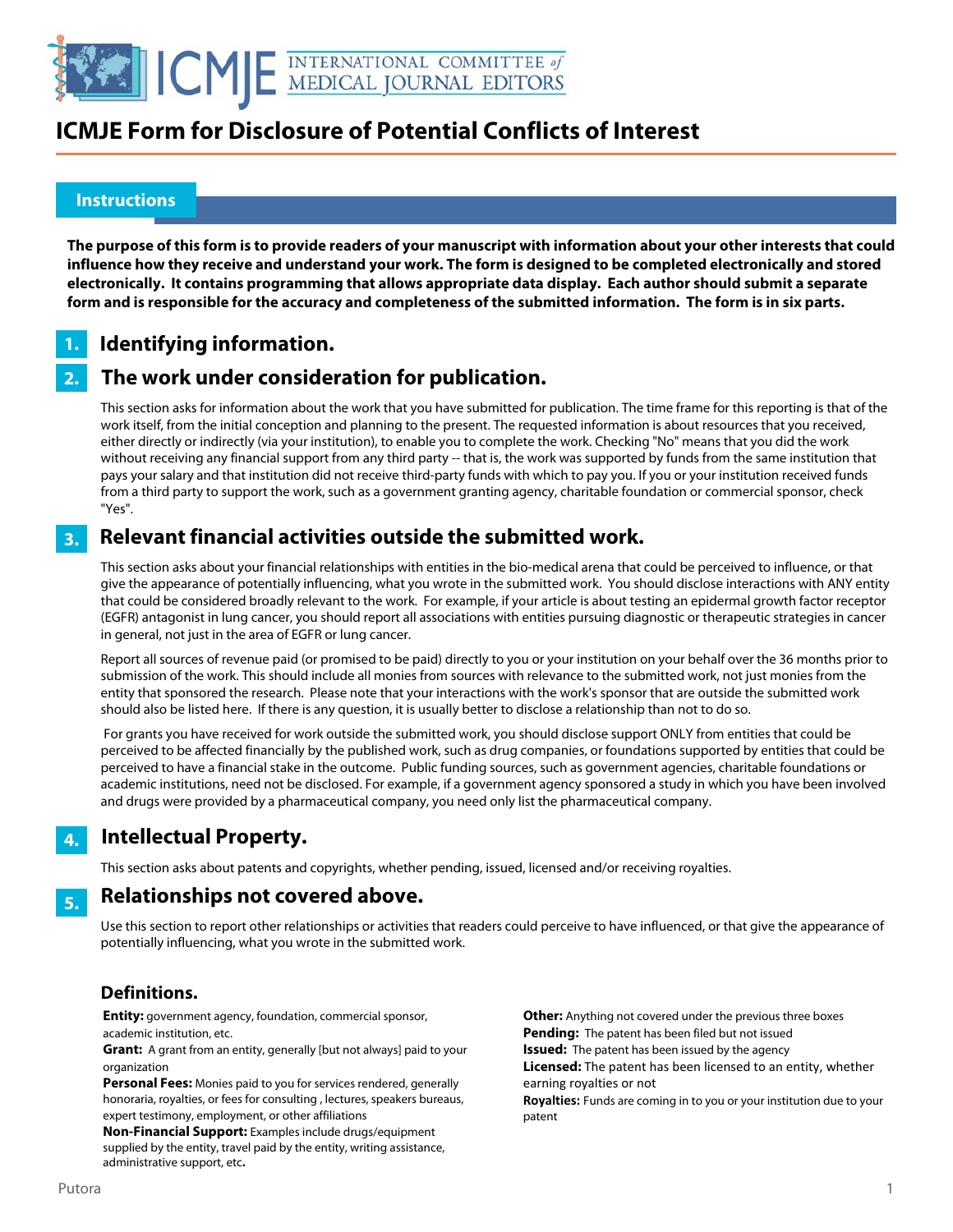

| Section 1.                                       | <b>Identifying Information</b>                    |                                                                               |                                             |
|--------------------------------------------------|---------------------------------------------------|-------------------------------------------------------------------------------|---------------------------------------------|
| 1. Given Name (First Name)<br><b>Paul Martin</b> |                                                   | 2. Surname (Last Name)<br>Putora                                              | 3. Date<br>28-May-2020                      |
| 4. Are you the corresponding author?             |                                                   | $\checkmark$<br>  No<br>Yes                                                   | Corresponding Author's Name<br>Thomas Iseli |
| 5. Manuscript Title                              |                                                   | Management of stage IIIA NSCLC: the role of radiotherapy – a narrative Review |                                             |
| CCTS-2020-IIIA-05(CCTS-20-101)                   | 6. Manuscript Identifying Number (if you know it) |                                                                               |                                             |

## **The Work Under Consideration for Publication**

Did you or your institution **at any time** receive payment or services from a third party (government, commercial, private foundation, etc.) for any aspect of the submitted work (including but not limited to grants, data monitoring board, study design, manuscript preparation, statistical analysis, etc.)?

Are there any relevant conflicts of interest?  $\Box$  Yes

|  | ×<br>۰. |
|--|---------|
|--|---------|

## **Relevant financial activities outside the submitted work. Section 3. Relevant financial activities outset**

Place a check in the appropriate boxes in the table to indicate whether you have financial relationships (regardless of amount of compensation) with entities as described in the instructions. Use one line for each entity; add as many lines as you need by clicking the "Add +" box. You should report relationships that were **present during the 36 months prior to publication**.

Are there any relevant conflicts of interest?  $\sqrt{\ }$  Yes  $\Box$  No

If yes, please fill out the appropriate information below.

| <b>Name of Entity</b> | Fees <sup>5</sup> | Grant? Personal Non-Financial Other?<br>Support? | <b>Comments</b> |  |
|-----------------------|-------------------|--------------------------------------------------|-----------------|--|
| Takeda                |                   |                                                  | to institution  |  |
| Celgene               |                   |                                                  | to institution  |  |
| AstraZeneca           |                   |                                                  | to institution  |  |

| <b>Section 4</b> |  |  |
|------------------|--|--|
|                  |  |  |
|                  |  |  |

### **Intellectual Property -- Patents & Copyrights**

Do you have any patents, whether planned, pending or issued, broadly relevant to the work?  $\Box$  Yes  $\Box$  No